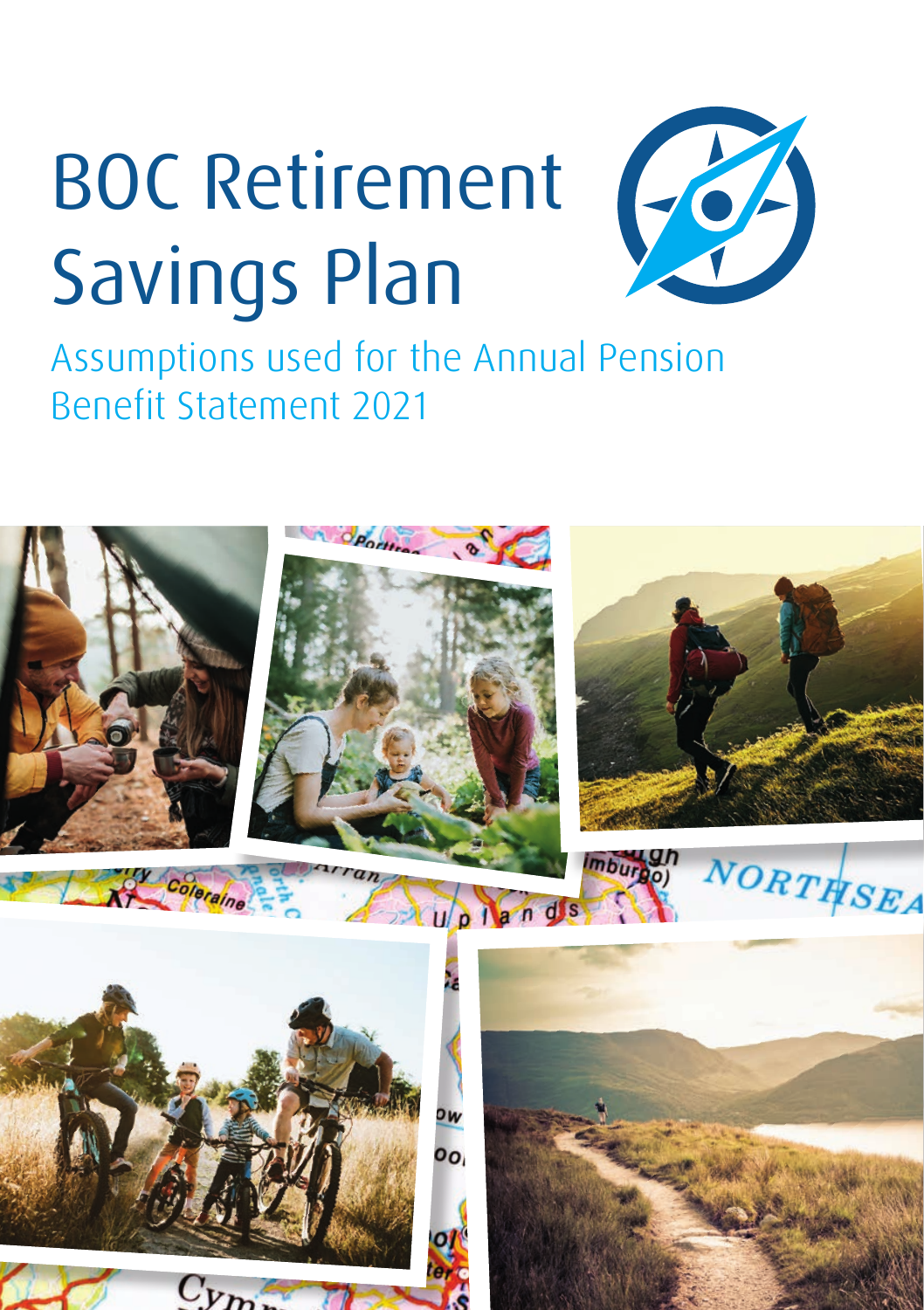

Your pension benefit statement includes three benefit projections calculated using Statutory Money Purchase Illustrations (SMPIs). SMPIs are a calculation method provided by the Government which we must supply by law.

The pension figures highlighted in your benefit statement are what we consider to be your most likely pension amounts. As there are a number of variables that affect your projected pension (for example, if you are an active member, we have capped annual contributions at £40,000), it's very difficult to predict exactly how much pension you will receive (particularly if you are a number of years away from retirement).

The image, like the one in the example shown below, will show your SMPI pension figure as the 'most likely' projection based on a medium return on your investments. As future investment returns are uncertain, we have also included SMPI figures which assume a 1% higher and lower investment return.



You should only treat these figures as a guide as there are other factors that could affect your pension (e.g. any pay increases if you are promoted), which cannot be built into the projection. While the higher projection might occur or might even be exceeded, you shouldn't count on this in your retirement planning. On the other hand, you may want to think about how you would manage financially if your pension was less than the lower projection – perhaps by increasing your rate of RS section contributions.